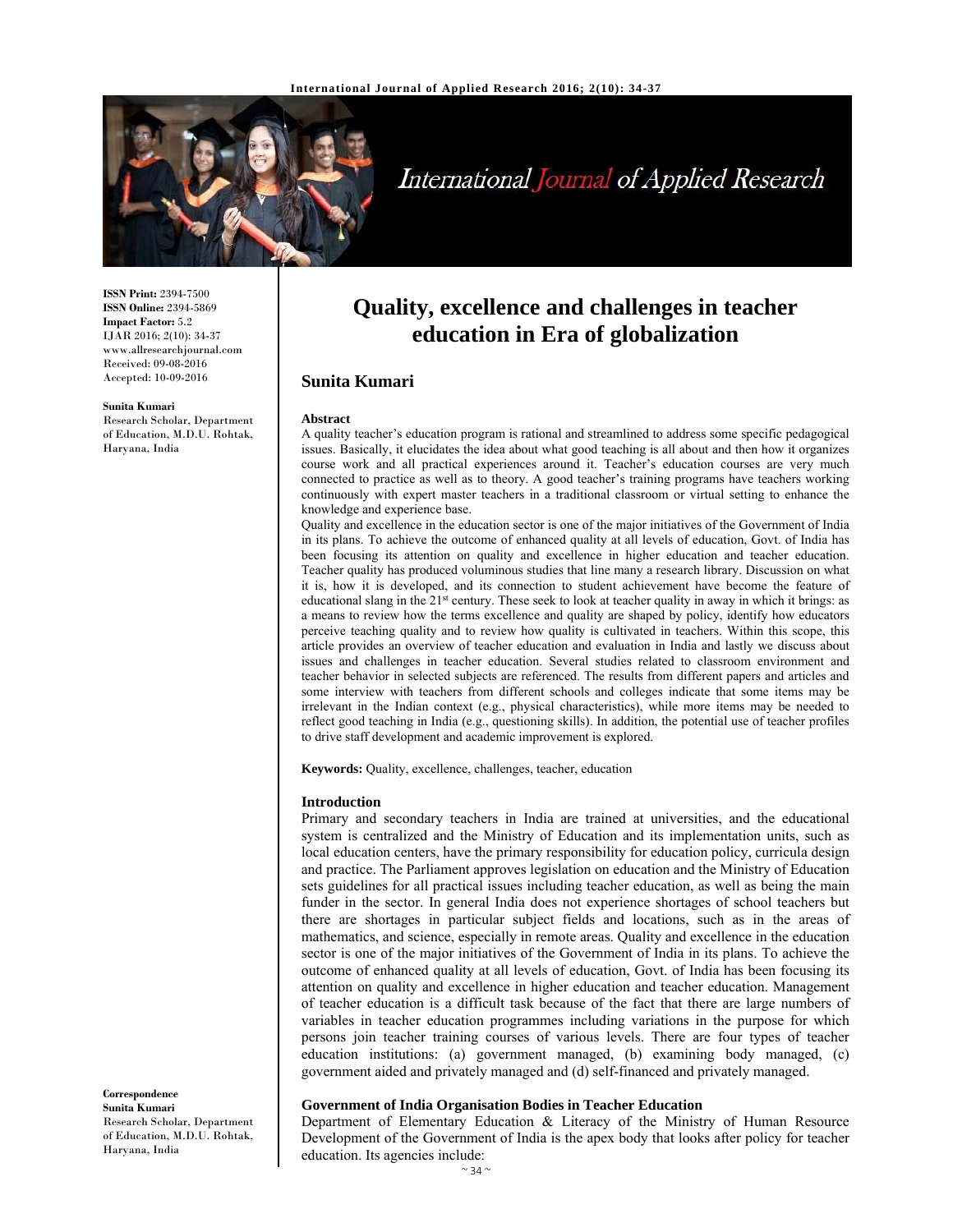- National Council for Teacher Education (NCTE)
- National Council of Educational Research and Training (NCERT)
- National University for Educational Planning & Administration (NUEPA).

University Grants Commission (UGC) is also involved with Departments of Teacher Education or Departments of Education in the Universities and Institutions Deemed to be Universities and Colleges of Teacher Education. Besides these, MHRD, there are also other ministries that have institutions which run teacher training programmes. Ministry of Women and Child Development has a large net work of training of Anganwadi workers, who take care of pre-school component. At the State level, the apex body that looks after teacher education is the Government Department of Education. In certain States, it is looked after by the Department of School Education. A few States have independent Directorates for Teacher education. In a few others, the Directorate and SCERT function under one Director. The teacher training institutions offering programmes for elementary and pre-school teachers are in many states under the control of the Department of School Education, whereas the teacher training institutions offering degree courses are under the Department of Higher Education. In certain States all teacher education institutions are managed by the State government. In certain other States, majority of teacher training institutions are managed by private agencies under self-financed category. At the State levels, there are teacher training institutions being run by the Departments of Tribal Welfare, and other administrative departments. Creation of separate cadre for teacher educators has been an important issue to be solved in many states.

#### **Meaning of Teacher Education**

Teacher education refers to the policies and procedures designed to equip teachers with the knowledge, attitudes, behaviors, and skills they require to perform their tasks effectively in the school and classroom. In early times, teachers were often scholars or clergymen who had no formal training in how to teach the subjects of their expertise. In fact, many believed that "teachers were born, not made." It was not until the emergence of pedagogy, the "art and science of teaching," as an accepted discipline that the training of teachers was considered important. Although there has been continued debate about whether teaching is a "science" that can be taught or whether one is "born" to be a teacher, it has generally been agreed, at least since the nineteenth century, that certain characteristics are needed to qualify a person as a teacher: knowledge of the subject matter to be taught, knowledge of teaching methods, and practical experience in applying both. Most educational programs for teachers today focus upon these points. However, the internal character of the individual is also an important aspect of teaching; whether that is something one is born with or can be taught, and what are the qualities that are needed for the role of teacher, are also a matter of debate.

### **Quality & Excellency in Teaching**

Teacher quality and the strength of educator" s leadership are recognised as the greatest determinants of educational success. Quality teaching has a measurable impact on

student outcomes. The teaching profession in India has much to celebrate. Our teachers and academic leaders are having a profound impact on our society. Teacher quality affects all stages of the teaching, lifecycle", from attraction into the profession to ongoing development and retention in their own schools. To improve equity in educational outcomes, quality teachers must also work in schools where they are needed most including, remote and disadvantaged schools.

Improving teacher and school leader quality requires action to:

- Attract the "best and brightest" entrants to teaching;
- Train our future teachers through world-class preservice education;
- Place quality teachers and school leaders in schools where they are needed most;
- Develop teachers skills and knowledge through ongoing professional learning; and
- Retain quality teachers and school leaders in our schools.

Educational quality in developing countries has become a topic of intense interest, primarily because of countries" efforts to maintain quality or reverse the decline of quality in the context of quantitative expansion of educational provision. Many countries are simultaneously implementing reforms based on more active approaches to teaching and learning, further challenging education systems and, especially, teachers.

#### **Meaning of Quality of Education**

Despite the importance of "quality" as the motivating factor for educational planning, approaches to quality can vary widely. In much of the literature, "quality" is used in a detached way, assuming consensus both on what the term means and on the desirability of the various educational aims and approaches promoted under the banner of quality. Whether explicit or implicit, a vision of educational quality is always embedded within countries" policies and programs. Harvey (1995) provides a useful framework for thinking about quality by outlining five goals for education that define the vision of quality within individual systems. Education systems vary in emphasizing a single vision or, more commonly, a mixture of the five goals:

knowledge of the subject matter to be taught, knowledge of teaching methods, and practical experience in applying both. Most educational programs for teachers today focus upon these points. However, the internal character of the individual is also an important aspect of teaching; whether that is something one is born with or can be taught, and what are the qualities that are needed for the role of teacher, are also a matter of debate.

#### **Role of Teachers in Promoting Quality**

Good education is the result of the interaction of multiple factors, the most important of which is increasingly recognized to be quality teachers and teaching. The way teachers teach is of critical concern in any reform designed to improve quality.

Teacher quality, teacher learning, and teacher improvement, therefore, are becoming the foci of researchers, policy makers, program designers, implementers, and evaluators. In both developing and industrialized countries, teachers in the past were treated as semiskilled workers unable to make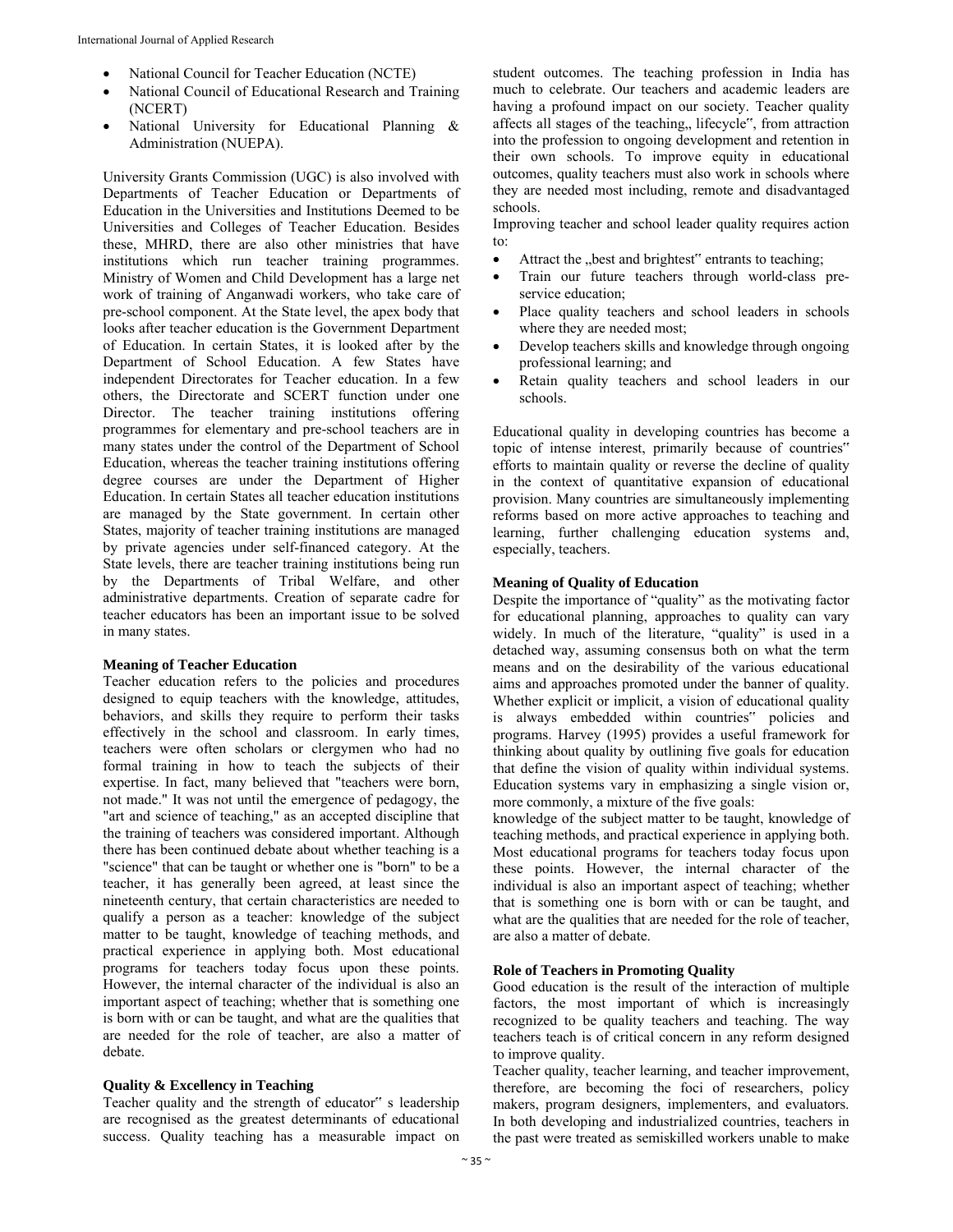responsible decisions about their practice. They were required to follow instructional prescriptions and highly scripted and rigid teaching procedures. For their professional development, teachers received information on how to improve from "experts" in centralized workshops with little follow-up support at the institutional level.

Many educational systems are starting to advocate activelearning approaches for teachers as well and significant changes are taking place. If teachers are to become reflective practitioners who use active-learning approaches in their classrooms, where students learn through problem solving, critical dialogue, inquiry, and the use of higherorder thinking skills, teachers must learn and improve in professional development programs that not only advocate but also use and model these methods.

The emphasis on teacher empowerment has grown from a variety of roots. The idea of reflective practice assumes that teachers are professionals capable of reflecting on the school and classroom situation and, thus, capable of making a large number of instructional and classroom management decisions. Even in circumstances where the level of teacher preparation is low, this perspective rejects the notion that teachers must work according to rigid prescriptions, incapable of independent decision making. Although some challenge the notion that teachers in developing countries, with minimal preparation and minimal resources, can reflect on practice and make informed choices, the more widely held view is that the idea of "the teacher as professional" has reliably led to better teacher performance.

#### **Challenges Concerning Teacher Education**

**1. Problem for selection:** Defects of selection procedure lead to deterioration of the quality of teacher better selection method would not only improve the quality of training but also save the personal and social wastage.

**2. Deficiency of small time and small time period provide for the training for teachers:** The period of training of teacher for secondary school has all along been of 1 year after graduation the effective session being of 8 to 9 months. The main purpose of teacher education program is to develop the attitude broad based interest and values consistent with the dignity of training profession and thereafter develop a personality too. It is not possible during the short duration of 9 months.

**3. Incompetency of student teachers:** The existing training program does not provide adequate opportunities to the student teacher to develop the competency to face the varied type of situation in their real teaching life because the organizers of teacher s training program are not aware to the existing problem of school. They are not indirect contact of schools.

**4. Defects concerning papers:** A student teacher should know the meaning of education, its objectives the sociocultural and politico-economic background various agencies that influence education the principle that guide construction of curriculum etc. But a proper preparation towards a good orientation is impossible in a short duration of 9 months.

**5. Problem of practice teaching:** In most of the institutes more emphasis is laid on the theory in respect of marks and time. The ratio of marks between theory and practice generally remains of 5:2 in some institutes practical aspect is given equal importance to that of theory. Teaching practice plays a significant role in B.Ed. program.

**6. Problem of supervision of student teaching:** the purpose of supervision is the improvement of instruction in the student teaching situation. The supervisory organization for practice teaching and the supervisory techniques and practice aim at bringing improvement in the instructional activity of the student teachers by familiarization. The student-teachers with various techniques and practical skills in teaching and help them to develop confidence in facing the classroom situations.

**7. Lack of subject knowledge:** The B. Ed. Program does not emphasize the knowledge of the basic subject. There is no provision to increase and strengthen of the practice remains indifferent with regards to the subject knowledge of the student – teacher

**8. Lack of realism:** The whole B. Ed. program does not make the student to complete his whole prescribed syllabus in his real teaching life within the limited time session. The teaching practice which he exercised during his training period do not help him to take his class and to complete his prescribed course within the period provided.

**9. Faulty method of teaching:** In the world the teacher educators are averse to innovation and experimentation in the use of methods of teaching. They use the traditional method of instruction, lecturing and dictating of notes. Their acquaintance with modern classroom communication device is negligible.

**10. Absence of professional attitude:** In world the teacher education program is lacking in the professional attitude which is so important for a sound program of teacher education. In some states the teacher education program has been commercialized. Optimum saving is made through the revenue raised by such departments. this has resulted into sub standard facilities in the college.

**11. Isolation of teacher education department:** As has been observed by the education commission the teachers education both a primary and secondary level has become isolated from schools and current development in schools education. In the schools the method of teaching curricula and various other requirements are different from those advocated and actually implemented in the teacher education departments.

**12. Poor academic background of student teachers:**  Proper admission procedures are not observed in most of the institutions. Most of those applying for admission to teacher education departments do not have the request motivation and the academic background for a well deserved in the teaching profession. Therefore they remain indifferent to work and studies.

**13. Lack of proper facilities:** In India the teacher education program is being given a step-motherly treatment about 20% of the teacher education institutions are being run in rented building without any facility for an experimental school or